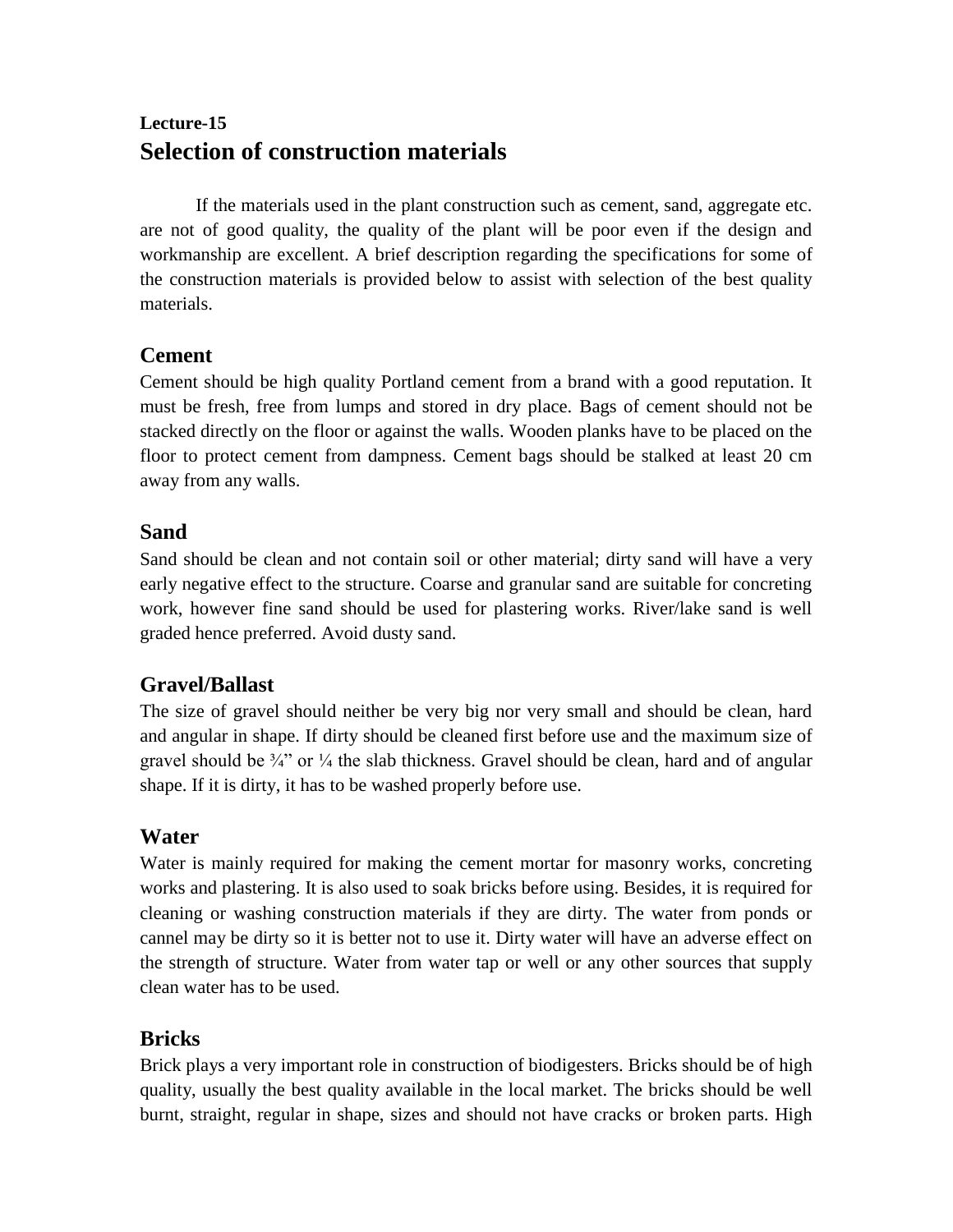quality bricks make a clear metallic sound when hitting them to each other. Such bricks should be able to bear a pressure of 120 kg per square centimeter. Before use, bricks must be soaked for few minutes in clean water. Wet brick will not absorb water from the mortar which is needed for setting properly.

## **Mild steel bars**

MS bars are used to construct the covers of outlet tank and water drain chamber. It should meet the engineering standard generally adopted. For plants of 4, 6 and 8 cum, MS rods of 8 mm diameter and for plant of 10 cum capacity 10 mm diameter is recommended. MS bar should be free from heavy rust.

## **Mixing Device**

This device is used to prepare good quality water-dung solution in the inlet tank when cattle dung is used as feeding material. Usually for household biogas digesters, vertical mixing devices are installed. The device should be of good quality, as per the design, and the mixing blades have to be well galvanized. The blade should be properly aligned for the effective mixing.

| List of materials required for construction of KVIC biogas plants (40 days retention |  |  |  |  |
|--------------------------------------------------------------------------------------|--|--|--|--|
| time)                                                                                |  |  |  |  |

| <b>Materials</b>     | Plant size $(m^3)$ |      |                  |      |      |      |  |
|----------------------|--------------------|------|------------------|------|------|------|--|
|                      | $\overline{2}$     | 3    | $\boldsymbol{4}$ | 6    | 8    | 10   |  |
| Bricks- I Class (no) | 2460               | 2770 | 3210             | 3730 | 4430 | 4650 |  |
| Cement (50kg) bags   | 13                 | 17   | 19               | 23   | 26   | 28   |  |
| (no)                 |                    |      |                  |      |      |      |  |
| Stone                |                    |      |                  |      |      |      |  |
| chip(12mm/20mm)      | 0.60               | 0.90 | 0.95             | 1.25 | 1.40 | 1.60 |  |
| (cu.m)               |                    |      |                  |      |      |      |  |
| River sand(cu.m)     | 2.00               | 2.55 | 2.90             | 3.40 | 4.50 | 5.00 |  |
| A.C.Pipe 100 mm      | 3.9                | 4.6  | 6.3              | 6.5  | 7.7  | 8.0  |  |
| dia(m)               |                    |      |                  |      |      |      |  |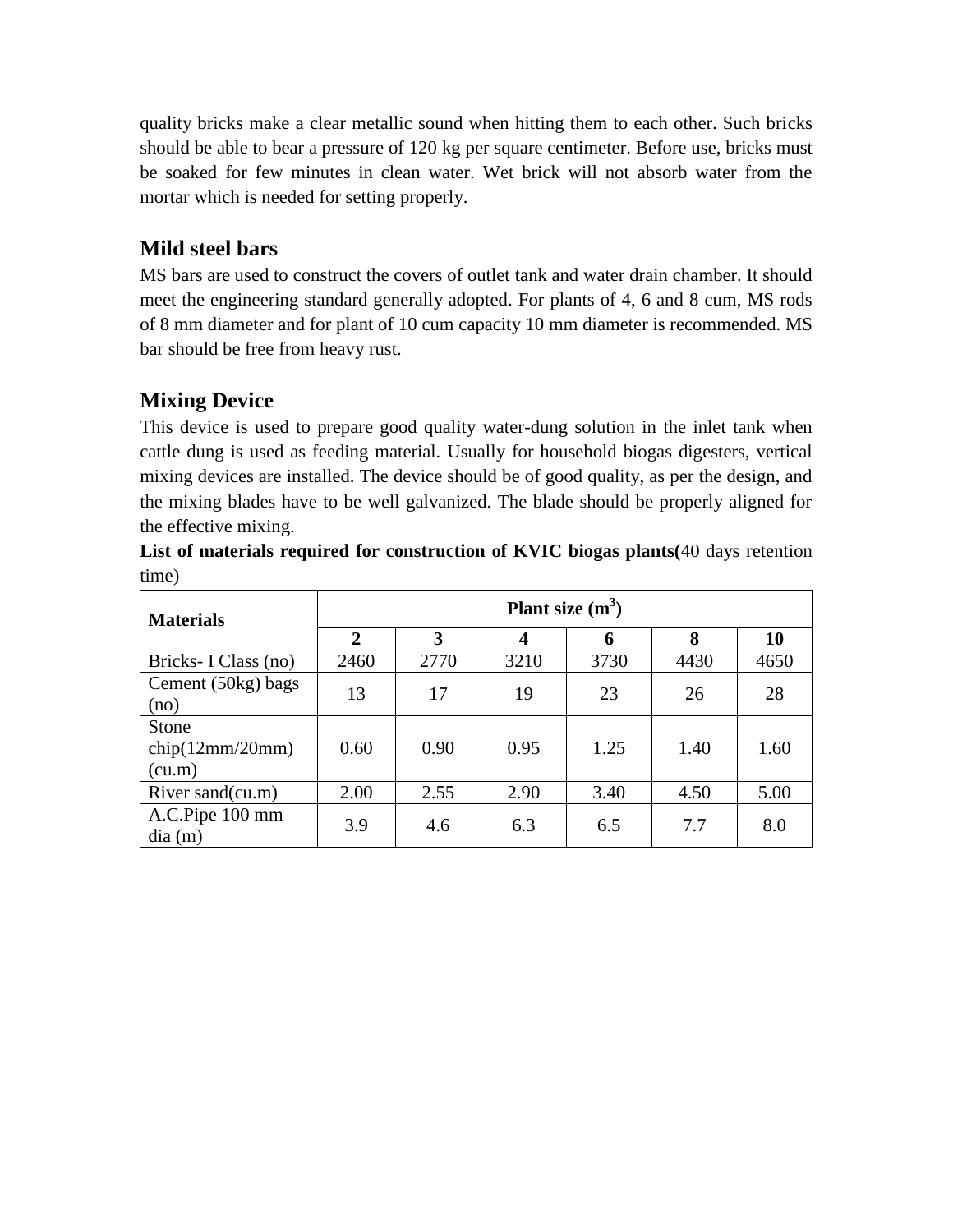| <b>Materials</b>                         | Plant size $(m^3)$ |               |               |                  |               |  |  |
|------------------------------------------|--------------------|---------------|---------------|------------------|---------------|--|--|
|                                          | 1                  | $\mathbf{2}$  | 3             | $\boldsymbol{4}$ | 6             |  |  |
| Bricks- I Class (no)                     | 700                | 1000          | 1300          | 1600             | 2200          |  |  |
| Cement (50kg) bags<br>(no)               | 8                  | 14            | 16            | 22               | 28            |  |  |
| Stone chip<br>(12mm/20mm)                | 0.85               | 1.14          | 1.43          | 1.70             | 2.40          |  |  |
| (cu.m)<br>River sand(cu.m)               | 0.85               | 111           | 1.43          | 1.70             | 2.40          |  |  |
| GI pipe (cm)<br>A.C pipe $6$ " dia $(m)$ | 17.78<br>1.80      | 17.78<br>1.80 | 17.78<br>1.80 | 17.78<br>1.80    | 17.78<br>1.80 |  |  |
| Iron rod 6 mm dia<br>(kg)                | 6.00               | 7.00          | 10.00         | 12.00            | 15.00         |  |  |
| Labours (man hours)                      |                    |               |               |                  |               |  |  |
| Excavation                               | 8                  | 10            | 14            | 18               | 24            |  |  |
| <b>Masons</b>                            | 8                  | 11            | 13            | 16               | 22            |  |  |
| <b>Construction labours</b>              | 16                 | 22            | 26            | 30               | 44            |  |  |

**List of materials required for construction of deenbandhu biogas plants (40 days retention time)**

#### **Plant layout**

Construction works of biodigester starts with the process of layout works. This is the activity carried out to mark the dimensions of plant in the ground to start the digging work. For this purpose, first a small peg has to be stuck in the ground at the centre spot of the digester. Then the following steps should be followed:

- Level the ground and determine the centre line of the digester, outlet tank and inlet pit
- Decide the reference level. It is better to assume the leveled ground level as the reference level. The top of the dome (outer) should exactly be in this level.
- Select the outer radius of the pit (digester diameter plus wall thickness plus space for a footing projection of at least 10 cm) and mark it in the rope or chord.
- Insert a stick or wooden peg in the leveled ground at the centre of the proposed digester pit. With the help of this pole and chord prepared earlier, make a circle, which indicates the area to dig.
- From the centre point where the central line meets with the perimeter line, draw a tangent and measure a length equal to half of the breadth of outlet plus wall thickness (for outlet chamber) and half of the size of manhole (30cm) plus wall thickness for manhole, on either side of this tangent. Mark the manhole ensuring that the inner size is 60 cm x 60 cm.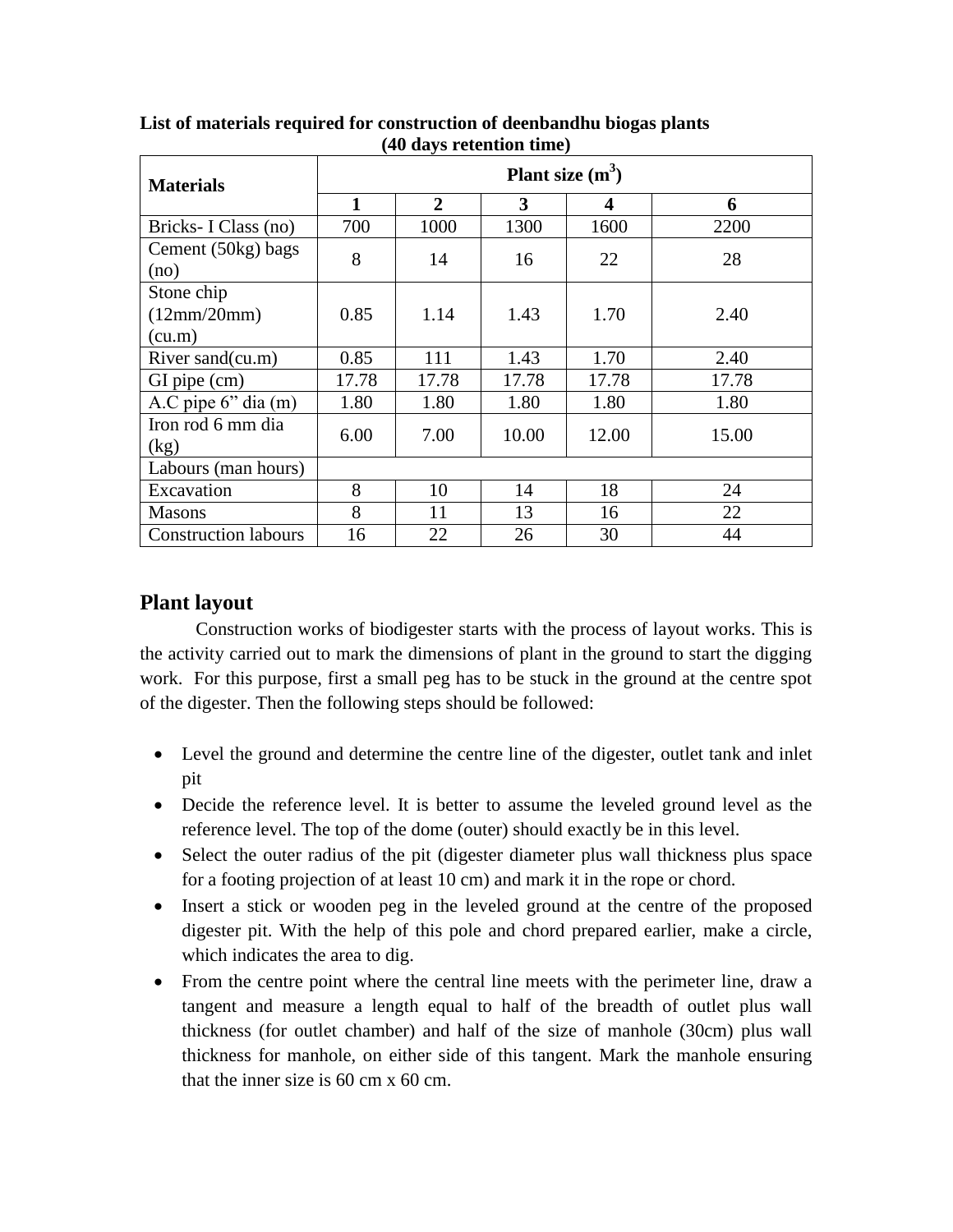- Draw horizontal parallel lines from the points in either side in the tangent, which will meet the dome. From the centre point where the central line meets with the perimeter line, measure the length of outlet plus wall thickness to decide the outer dimension of outlet.
- Use coloured powder to mark the dimensions.
- Decide the location of slurry pits while laying out plant digester and outlet.

#### **Digging of Pit**

After completion of lay-out work, the work for digging of pit has to be started. Tools like, crow-bar, picks, spade, shovel and basket should be available at the site. The following points have to be followed to dig the pit.

- Digging should be done as per the dimensions fixed during layout
- As far as practical the cutting in ground should be vertical
- If the water table is high and digging to the required depth is difficult, a deeper pit has to be constructed near the digester pit. Water accumulated in the digester pit has to be drain to this pit through underground pipes. Water should be pumped from this pit.
- Once the depth of digging is equal to the dimension, the work of leveling and ramming the base has to be done. The pit bottom must be leveled and the earth must be untouched
- Ensure that the excavated earth is deposited at least 2 m away from the pit in each side to ease the construction works.
- Be careful to avoid accident while digging near the sides as soil may collapse.
- Dig the foundation for the manhole (first step of outlet tank) along with the foundation for digester as per the dimensions in the drawing during the layout.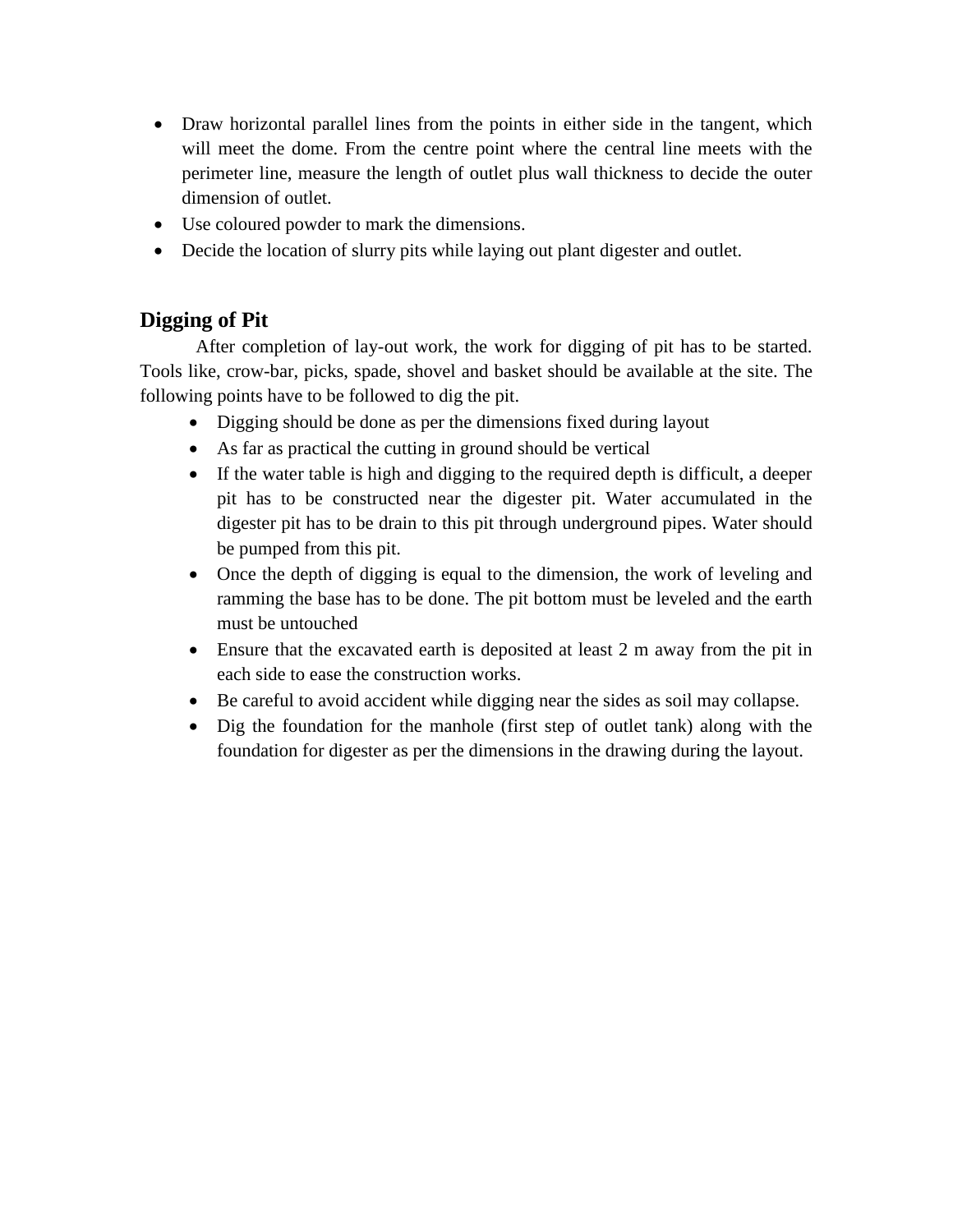

**Marking the dimensions for digging Digging**





**Constructing brick wall Filling the outer layer** 



**Placing inlet and outlet pipe Fixing the guide frame**





**Completed pit Laying the concrete foundation**



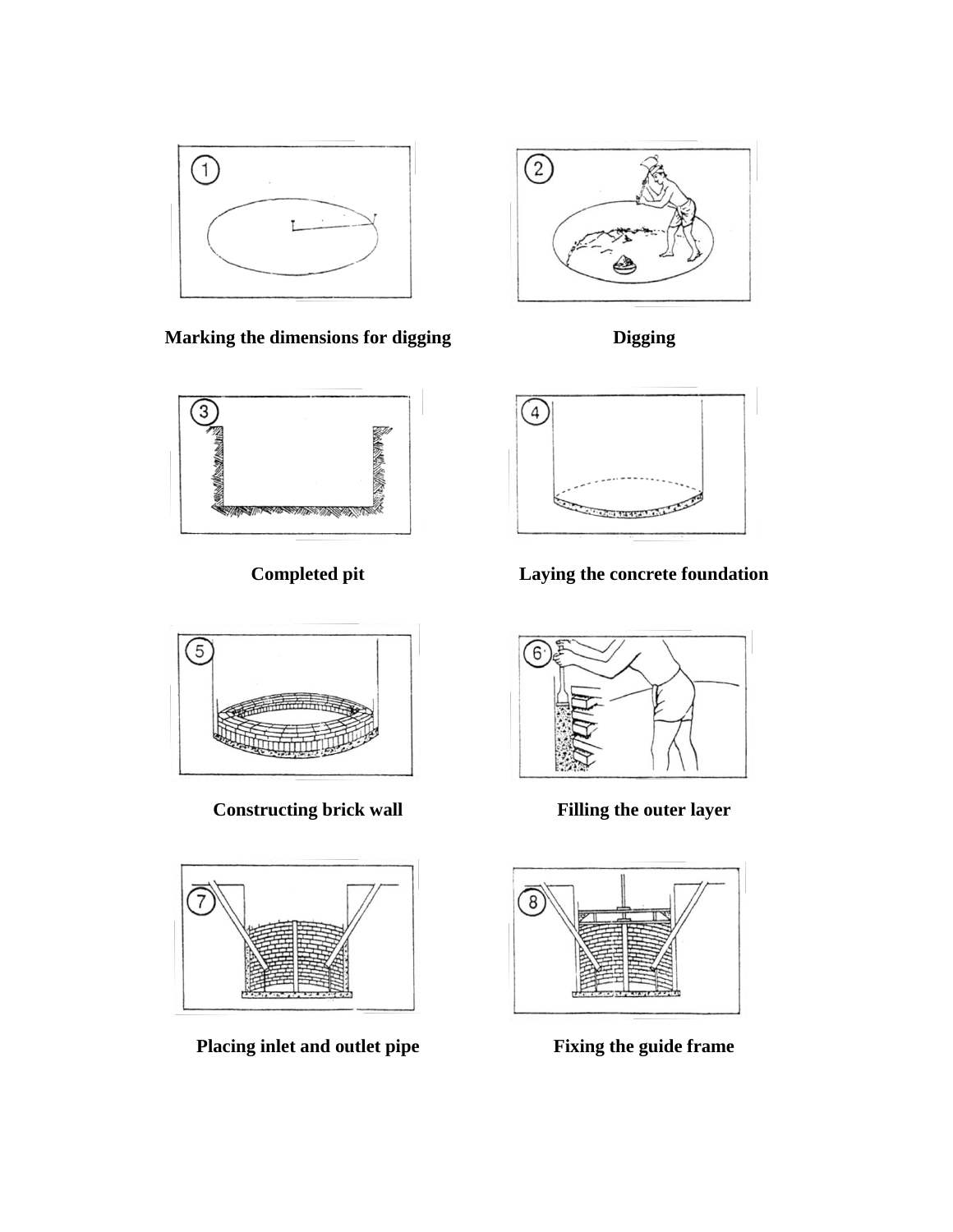





**Constructing inlet tank Constructing slurry outlet tank**











**Feeding the plant with fresh slurry**

## **Fig. CONSTRUCTION OF KVIC BIOGAS PLANT**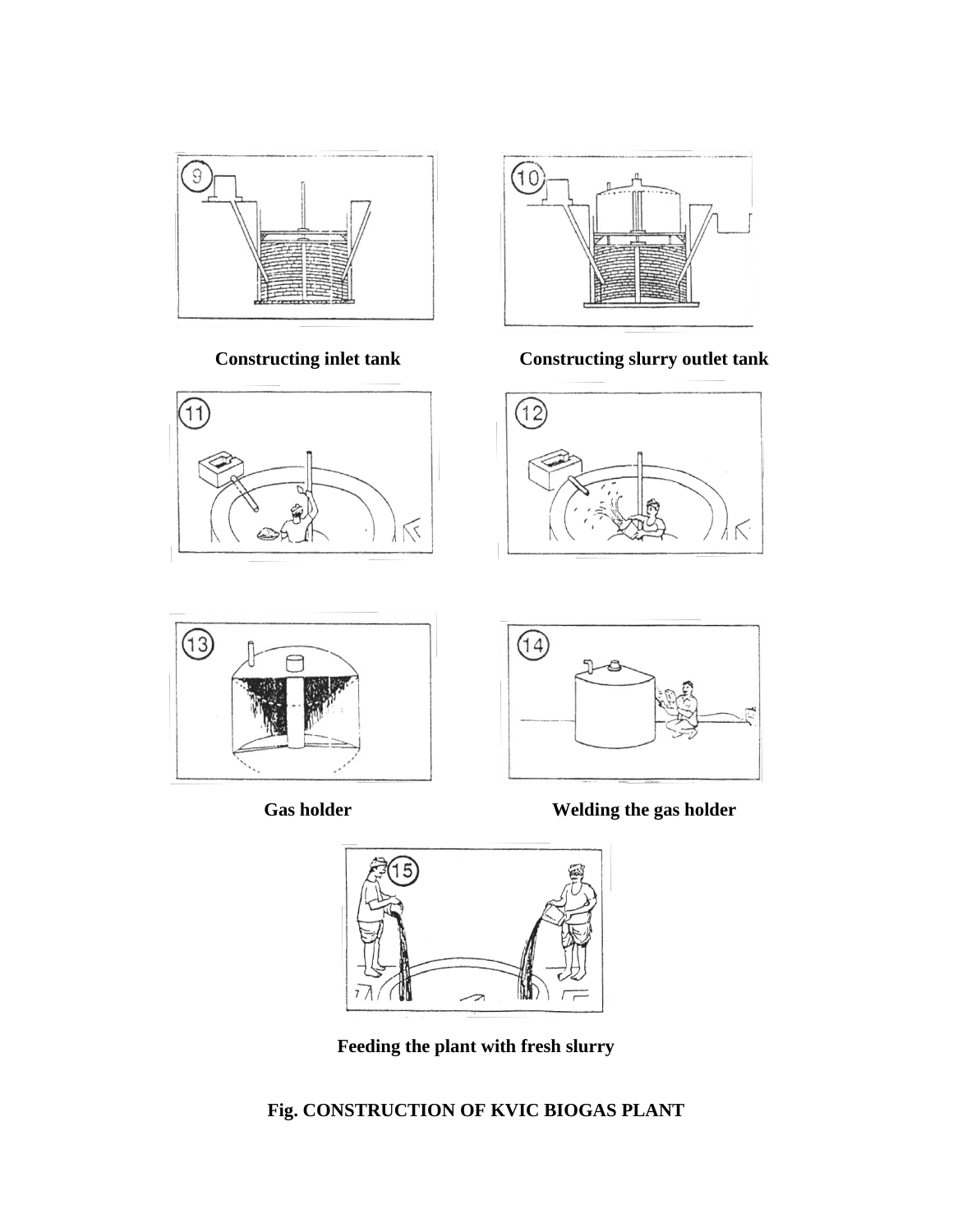

**Marking Digging**











**Finding the centre Example 2 Digging for hemisphere layer** 



**Laying of concrete layer Finding the centre for constructing the dome**



**Laying of bricks Leaving place for manhole construction**